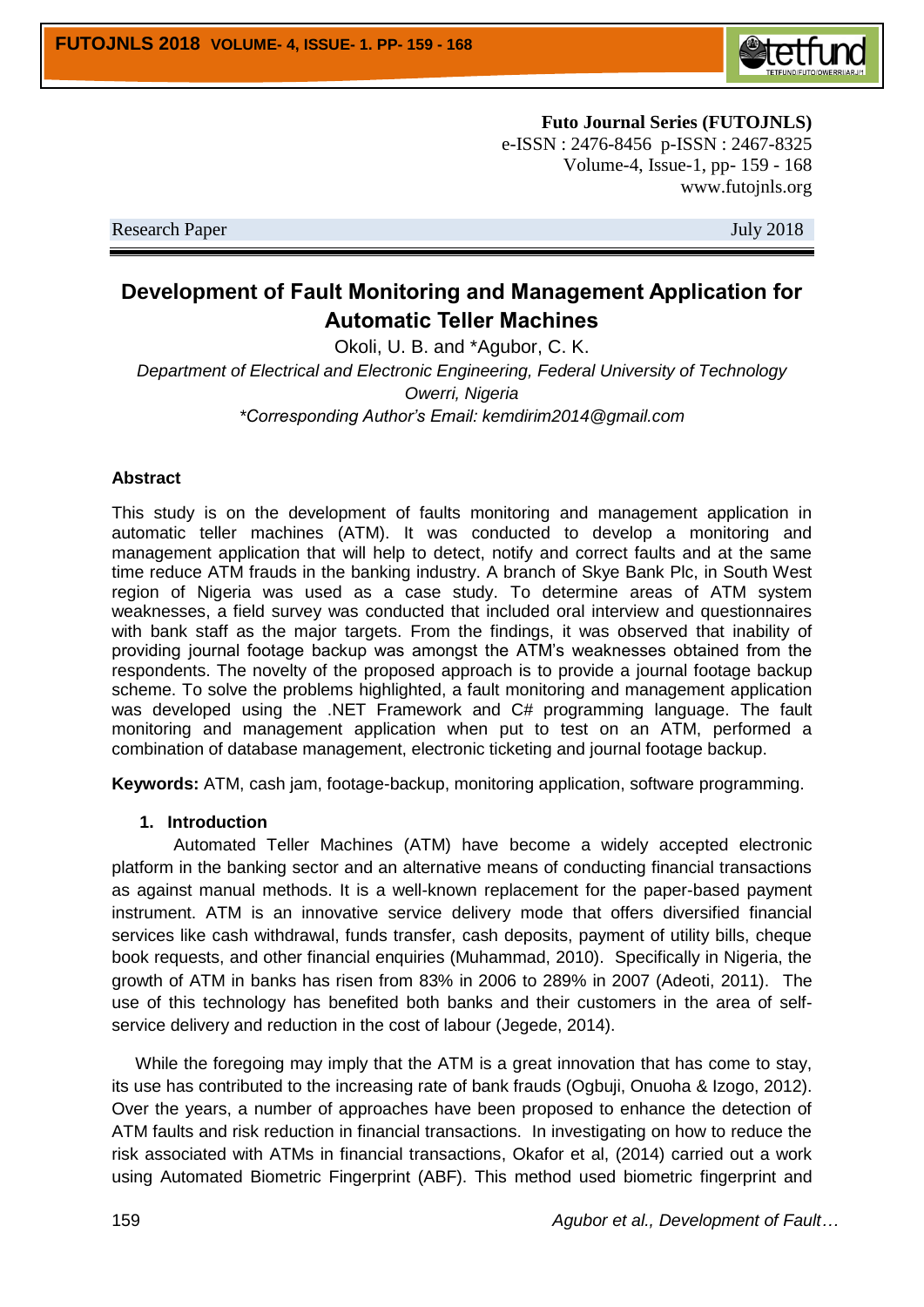

cryptographic schemes in which pattern matching frame for an input image set at 0.99% threshold was realized for the purpose of identification and verification. Elsewhere the negative effect of continuous downtime of ATM devices to customer loyalty and reputation of business was established (Cluckey, 2011). In that report, the need for remote management solution was highlighted. A principal component analysis (PCA) method for detection of malfunctioning ATMs was proposed in Baldi, Gai and Picco (1997)**.** The unexpected behavior of a specific ATM was detected using PCA models of ATMs joined in a special ATM cluster. An improvement of this method could be found in Rimvydas, Lidija, (2009) and Arekete, (2013). When human administrators are used for this function, their work may involve monitoring, evaluating and analysis of the various nodes attached to the network with a view to resolving problems and ensuring optimal performance and efficiency. Akinyokun, Ekuewa and Arekete (2014), explained that the process of monitoring software tools on servers and workstations in a network is one of such tedious tasks of the network system administrator.

Monitoring and searching for resources on the network often involves physical movement of the network administrator from one computer to another. This function can be tiring, stressful and cumbersome, especially in a large network. The limitations of the manual approach necessitated the need to have intelligent software that would search, detect and monitor network resources on behalf of the network administrator. The reviewed works showed that software in use does not give instant notification of actual ATM faults, making it difficult for prompt correction. The result of this is that ATM users are not maximally satisfied and banks are at the receiving end. It was also observed that existing ATM monitoring software are unable to provide backup for both journal and footage as a result of poor storage capacity, hence adequate information is lost when issues like fraud occurs. The proposed application is aimed at solving the problem of lack of footage backup facility, thus having ATMs journal footage backup platform.

Monitoring system in ATMs is imperative to mitigate frauds and other cybercrimes. This could be achieved by having an appropriate system application for ATM monitoring and management as shown in this paper. It presents a report on the development of a fault monitoring and management application in ATMs. The software executes defined diagnostic commands and sends out SMS notification to the appropriate officer when a hardware component fails. Unlike the exiting machines in use, it also transmits large footage and journal files in a configured location to a central server (Server Upload System) other than the system hard drive. This is the major contribution of this work.

#### **2. Methodology**

### **2.1. Data Collection and Analysis**

 The study involved field survey and software development. The survey was done to have an appraisal of ATMs' performance from users in the banking industry. A population of 120 staff of some banks in Oyo, Osun, Ogun, Ilorin, Ondo and Ekiti states in Nigeria were administered with a structured questionnaire. The instrument was divided into three sections.

- i. Section A captured the bank staff personal data.
- ii. Section B contained items on ATM Performance Ratings.
- iii. Section C captures items on Monitoring and Management Application on ATMs.

The questionnaire was structured on 5 points: Excellent, Very Good, Good, Fair and Poor. The data obtained and analyzed is as shown in Tables 1 and 2 for ATM performance and management application respectively.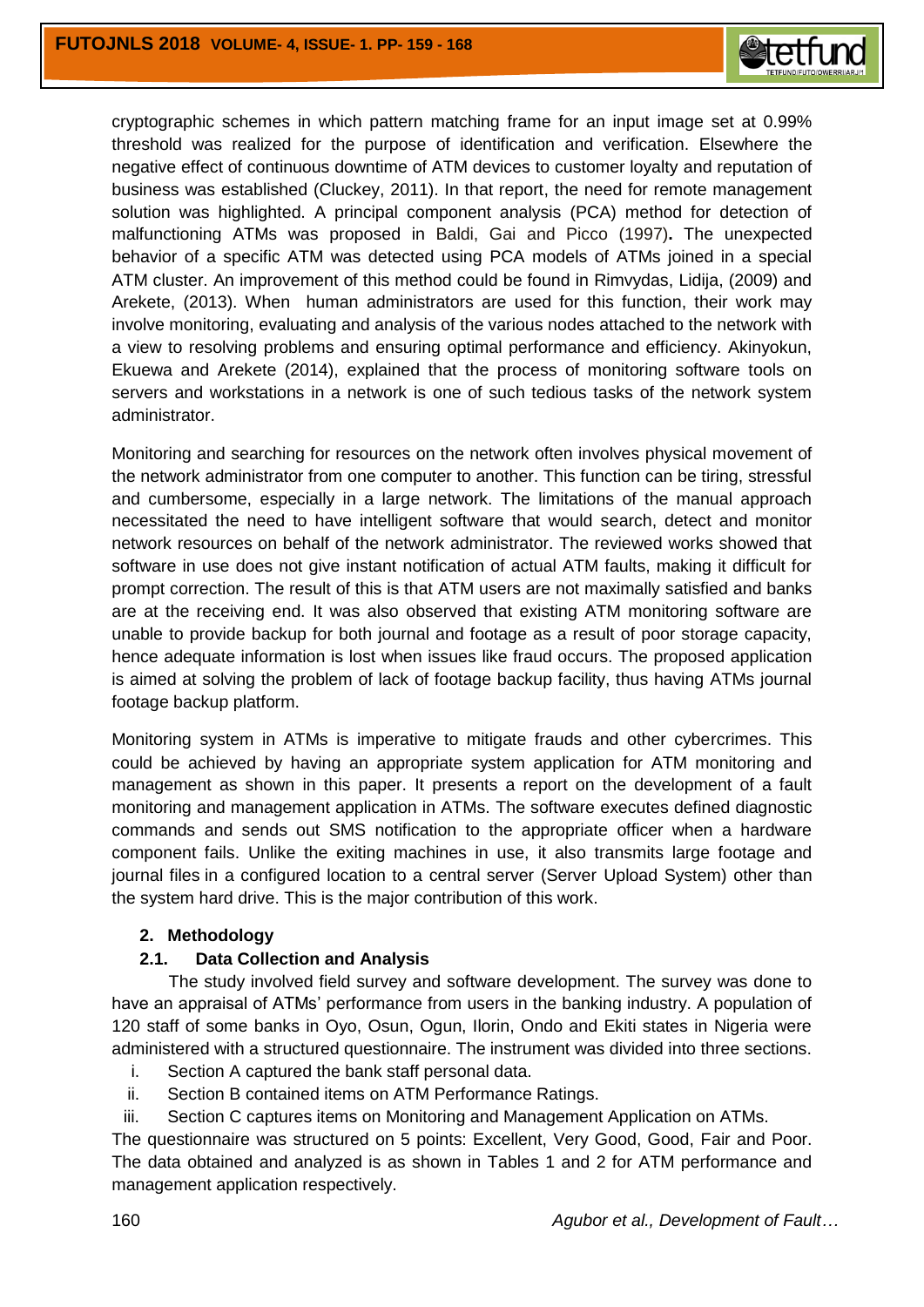

|           | Table T. ATM Performance Assessment |         |
|-----------|-------------------------------------|---------|
| Variables | Frequency                           | Percent |
| Excellent | 3                                   | 3.3     |
| Very good | 10                                  | 11.1    |
| Good      | 25                                  | 27.8    |
| Fair      | 52                                  | 57.8    |
| Total     | 90                                  | 100.0   |

Table 2: Monitoring and Management Application Assessment of ATM

| Variable  | Frequency | Percent |
|-----------|-----------|---------|
| Excellent | 2         | 2.2     |
| Very good | 12        | 13.3    |
| Good      | 30        | 33.3    |
| Fair      | 46        | 51.2    |
| Total     | 90        | 100.0   |

In Table 1, ATM performance rating is 3.3 % and 11.1 % for excellent and very good respectively. While 27.8 % and 57.8% are for good and fair respectively. Table 2 shows Monitoring and Management application on ATM. 2.2% and 13.3% are for excellent and very good respectively. The low assessment was due to lack of existing ATM's ability to monitor faults and provide footage backups. Good and fair account for 33.3% and 51.2% of the respondents respectively. From both tables, it is seen that major users of ATMs require an improved performance or function than what is obtainable presently. This outcome justifies the need for an application that could effectively monitor faults and provide footage backup.

# **2.2. Software Development**

 The application was designed to perform numerous functions like database management, fault monitoring, journal and footage uploading. As a result, the combinations of all these functions are explicitly expressed in the structure of the software. Figure 1 shows how the different ATM agents and other relevant parts are connected to the central server in order to enable detection of faults. It is structured in a way to ensure that notification of actual fault is sent to appropriate channel via the SMS provider once a hardware error is detected.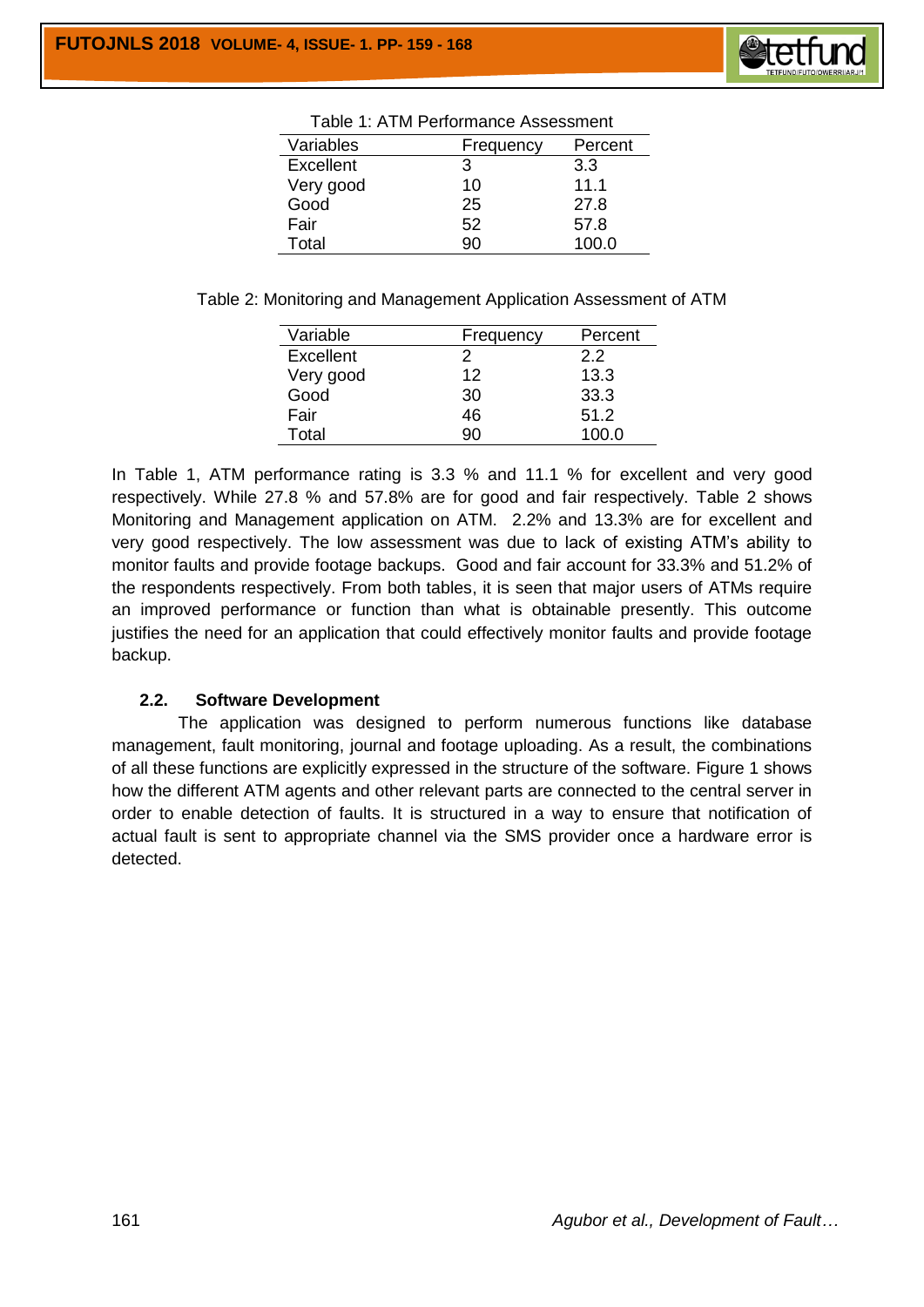



Figure 1: System Design of Faults Monitoring and Management Application

# **2.3. Algorithm for ATM Monitoring Application**

 The algorithm of the ATM monitoring application refers to the process and procedures by which the software was designed to suit the users. It shows the precise stepby-step plan for the computational procedure that begins with an input value. The application was designed using the .NET Framework and C# programming language. C# was used to program the client or administrative side of the ATM monitoring system. The algorithm of the ATM monitoring application is illustrated in Figure 2.

 With the system 'ON', access is gained by inputting the Username (UN) and Password (PW). If UN and PW are correct after verification it is directed to measuring station, firmware loading, etc. The error statistics are obtained, viewed and with the availability of internet connectivity the reports are uploaded otherwise the process starts all over again. The process can be terminated from the management side or with the input of incorrect UN and PW.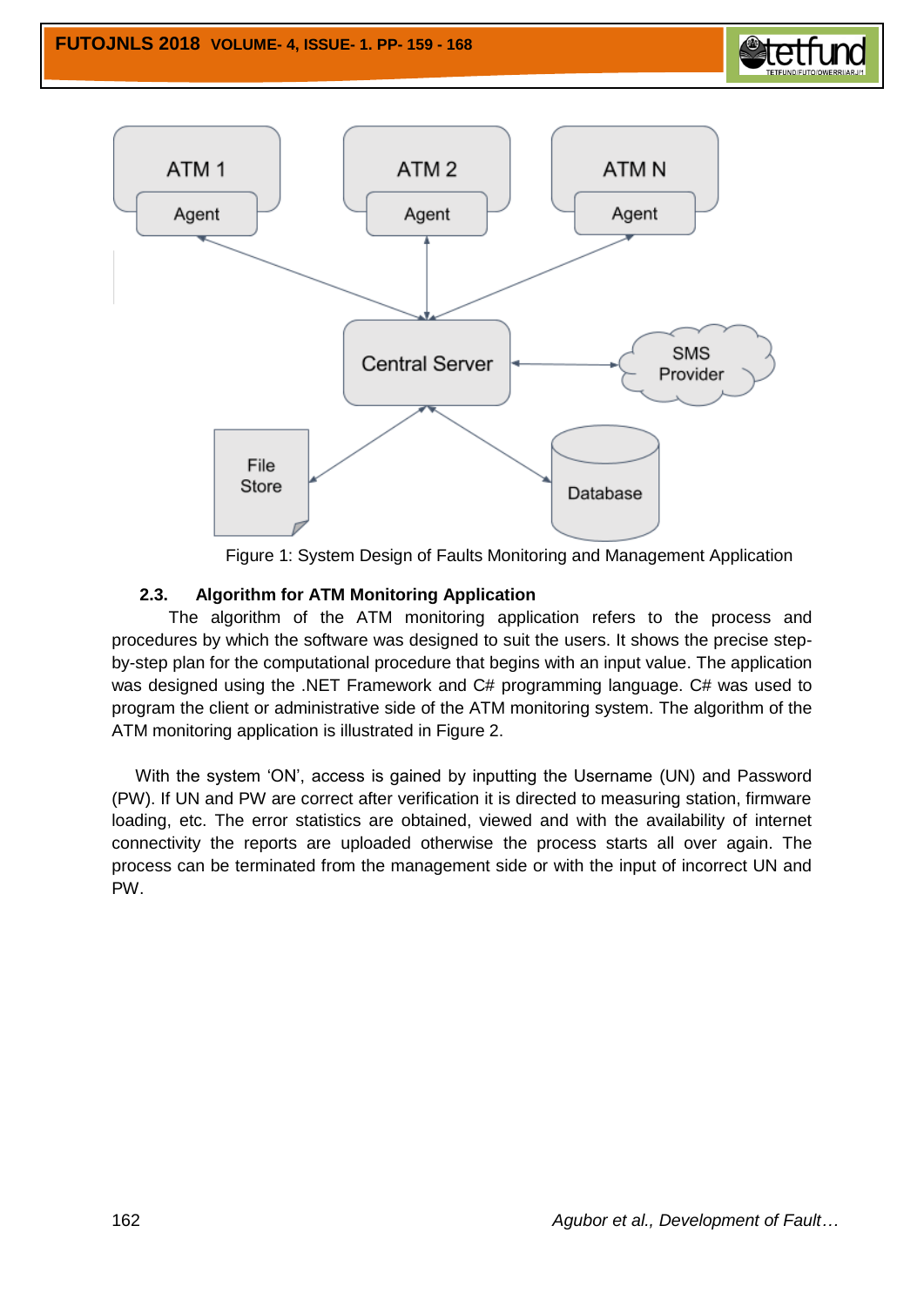



Figure 2: ATM Monitoring Flow Chart for Management

## **3. Result and Discussion**

### **3.1. Validity and Reliability**

 The application was tested on a bank's ATM at Agodi Ibadan in Oyo State of Nigeria. The ATM used for the validity test was *Wincor Nixdorf* machine with serial Number *530012342*. This was used to confirm if the application met the desired design objectives. The faults were manually introduced after the ATM under test was loaded with the application. The result showed the following error reports:

(i)Cash Jam**:** This refers to a situation when money got stock making cash dispensation difficult. When such error occurs it is detected and shown as in Figure 3.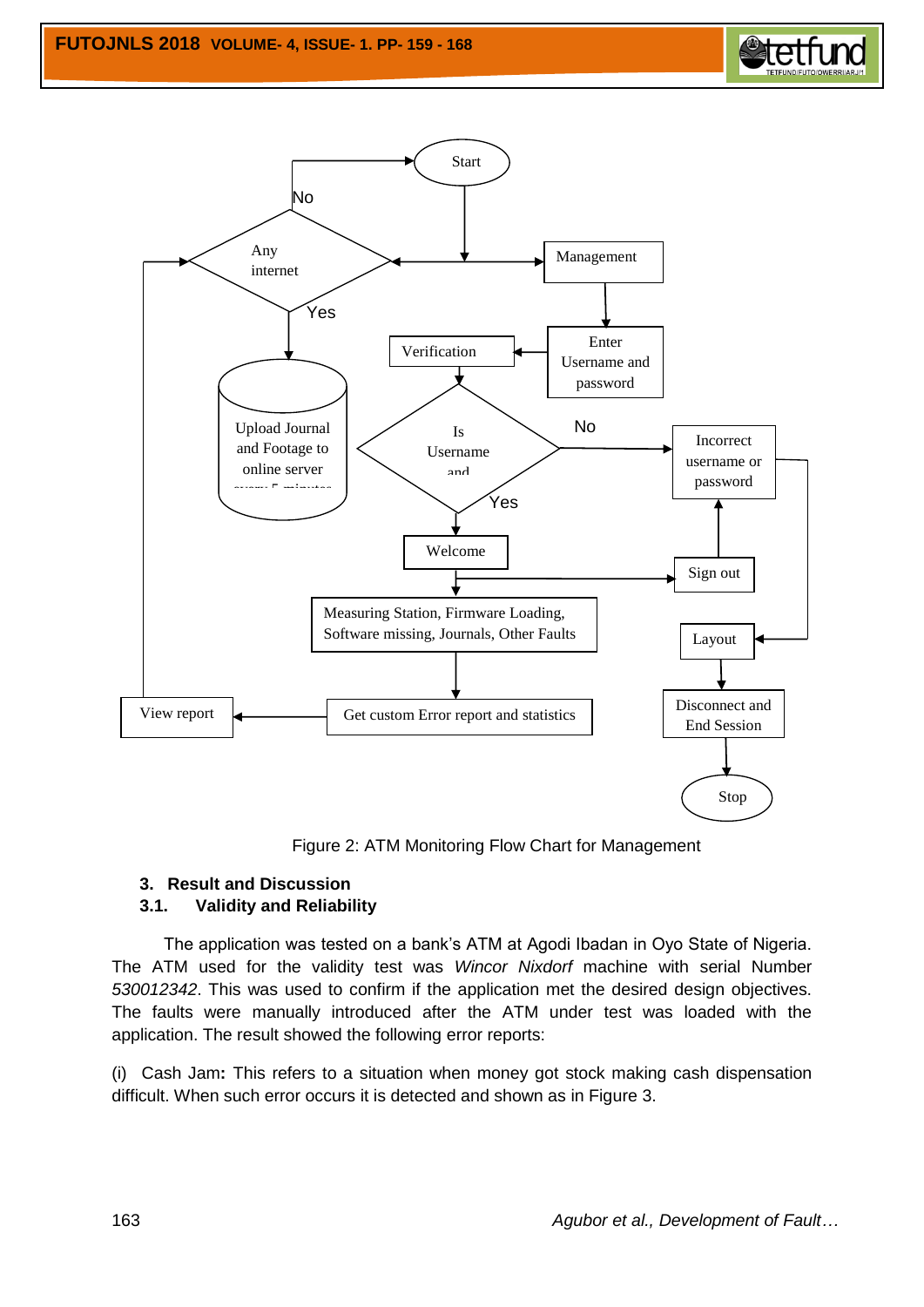

Figure 3: Cash Jam indication

(ii) Faulty DDU Belt**:** . It is the belt that propels the extractor gear in the DDU (double dispensing unit). Once, the DDU belt becomes slack, it results into constant cash jam. DDU belt fault will appear as shown in Figure 4.

| Home | <b>Fash Measuing Forsem</b><br>Station Loading |                | こす<br>Software Cash Jam | 蠹               | <b>Part</b><br>Fault Fault Care | Finity<br>Photosensor                    | 品.<br>Faulty Cash<br>Faulty Stacker<br>Module Device | Successful<br>Transactions<br><b>Encircle Entitle</b> | Listead to    | Customers Teansactions         | Settings        | Sign Dut           |                                   |
|------|------------------------------------------------|----------------|-------------------------|-----------------|---------------------------------|------------------------------------------|------------------------------------------------------|-------------------------------------------------------|---------------|--------------------------------|-----------------|--------------------|-----------------------------------|
|      |                                                |                |                         |                 | <b>Faulty DDU Belt</b>          |                                          |                                                      |                                                       |               |                                |                 |                    | Report                            |
|      | From: Wednesday.                               | July           | 12, 2017 日              |                 |                                 |                                          |                                                      |                                                       |               |                                |                 | Today: 0           |                                   |
|      | To: Wednesday,                                 | July           | 12, 2017 0 -            |                 |                                 |                                          |                                                      |                                                       |               |                                |                 | This Week: 0       |                                   |
|      |                                                |                | View                    |                 |                                 |                                          |                                                      |                                                       |               | Search by name or card number. |                 |                    |                                   |
|      | Transaction<br>m                               | Card<br>Nauber | Expirey<br>Date         | Name<br>on Card | Transaction<br>Category         | Transaction Transaction<br><b>States</b> | Date                                                 | Amount                                                | Machine<br>ID | Machine<br>Location            | Machine<br>Name | This Month: 0      |                                   |
|      |                                                |                |                         |                 |                                 |                                          |                                                      |                                                       |               |                                |                 | Quarterly: 0       |                                   |
|      |                                                |                |                         |                 |                                 |                                          |                                                      |                                                       |               |                                |                 | Mid-Year: 0        |                                   |
|      |                                                |                |                         |                 |                                 |                                          |                                                      |                                                       |               |                                |                 | This Year: 0       |                                   |
|      |                                                |                |                         |                 |                                 |                                          |                                                      |                                                       |               |                                |                 | Overall Total: 0   |                                   |
|      |                                                |                |                         |                 |                                 |                                          |                                                      |                                                       |               |                                |                 | Percentage (%): 0% | Octo Semings to activitie Wisdows |

Figure 4: Faulty DDU belt

(iii) Faulty Clamp Belt: The clamp belt controls the movement of the clamp that picks cash from the cash cassettes and sends it to the shutter before presenting it to the customer. This fault was detected and is as shown in Figure 5.

etetfu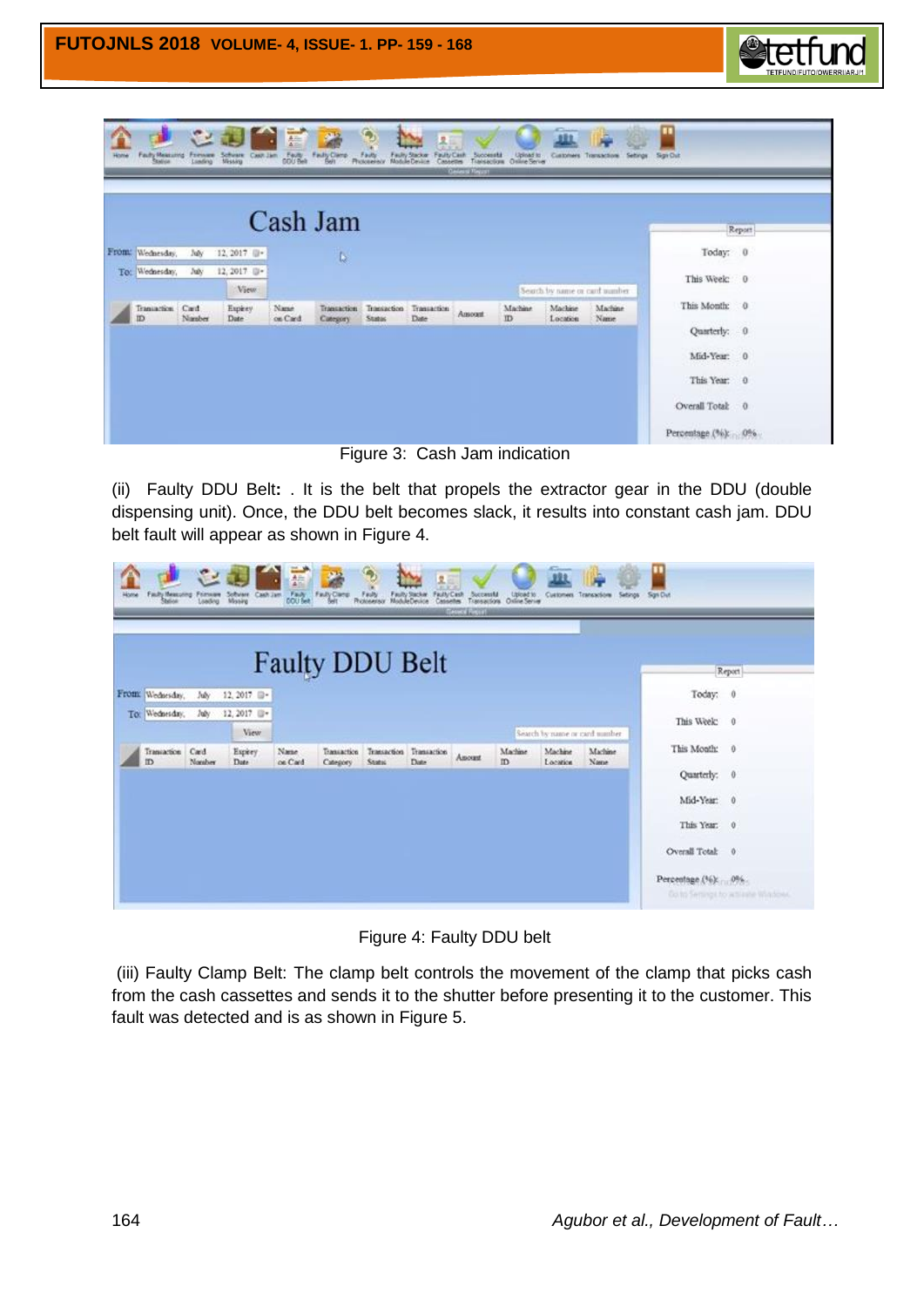

**Figure 5: Faulty Clamp Belt** 

(iv) Faulty Measuring Station: This is the component that ensures that the correct quantity of cash is picked and dispensed to customers. The fault is illustrated as shown in Figure 6.

|     |                         |                      |                        |                        | <b>Faulty Measuring Station</b> |                       |                        |              |                |                                |                          |                     | Report                          |
|-----|-------------------------|----------------------|------------------------|------------------------|---------------------------------|-----------------------|------------------------|--------------|----------------|--------------------------------|--------------------------|---------------------|---------------------------------|
|     | From: Wednesday         | Juh                  | 12, 2017 日:            |                        |                                 |                       |                        |              |                |                                |                          | Today:              | $\overline{z}$                  |
| To: | Wednesday,              | Jub.                 | 12, 2017 日*            |                        |                                 |                       |                        |              |                |                                |                          | This Week:          | 2                               |
|     |                         |                      | View.                  |                        |                                 |                       |                        |              |                | Search by name or card number- |                          |                     |                                 |
|     | <b>Transaction</b><br>m | Card<br>Number       | Expirey<br>Date        | Name<br>on Card        | Transaction<br>Category         | Transaction<br>Stopes | Transaction<br>Date    | Amount       | Machine<br>ID. | Machine<br>Location            | Machine<br>Name          | This Month:         | $\overline{z}$                  |
|     | з                       | 12345678<br>12345678 | 7/12/2019<br>7/12/2019 | John Mark<br>John Mark | Cash With<br>Cash With          | Error                 | 7/12/2017<br>7/12/2017 | 0.00<br>0.00 | 123<br>123     | Bodija Jb.                     | Peniel CO:<br>Peniel CO. | Ouarterly:          | $\overline{\phantom{a}}$        |
|     |                         |                      |                        |                        |                                 | Error                 |                        |              |                | Bodin Ib.                      |                          | Mid-Year: 2         |                                 |
|     |                         |                      |                        |                        |                                 |                       |                        |              |                |                                |                          | This Year: 2        |                                 |
|     |                         |                      |                        |                        |                                 |                       |                        |              |                |                                |                          | Overall Total:      | 2                               |
|     |                         |                      |                        |                        |                                 |                       |                        |              |                |                                |                          | Percentage (%): 22% |                                 |
|     |                         |                      |                        |                        |                                 |                       |                        |              |                |                                |                          |                     | Ge to bettern to accome Woolcom |

Figure 6: Faulty Measuring Station

(v) Software Missing: It happens when the ATM application does not load properly. It is as indicated in Figure 7.

*<u>etetfu</u>*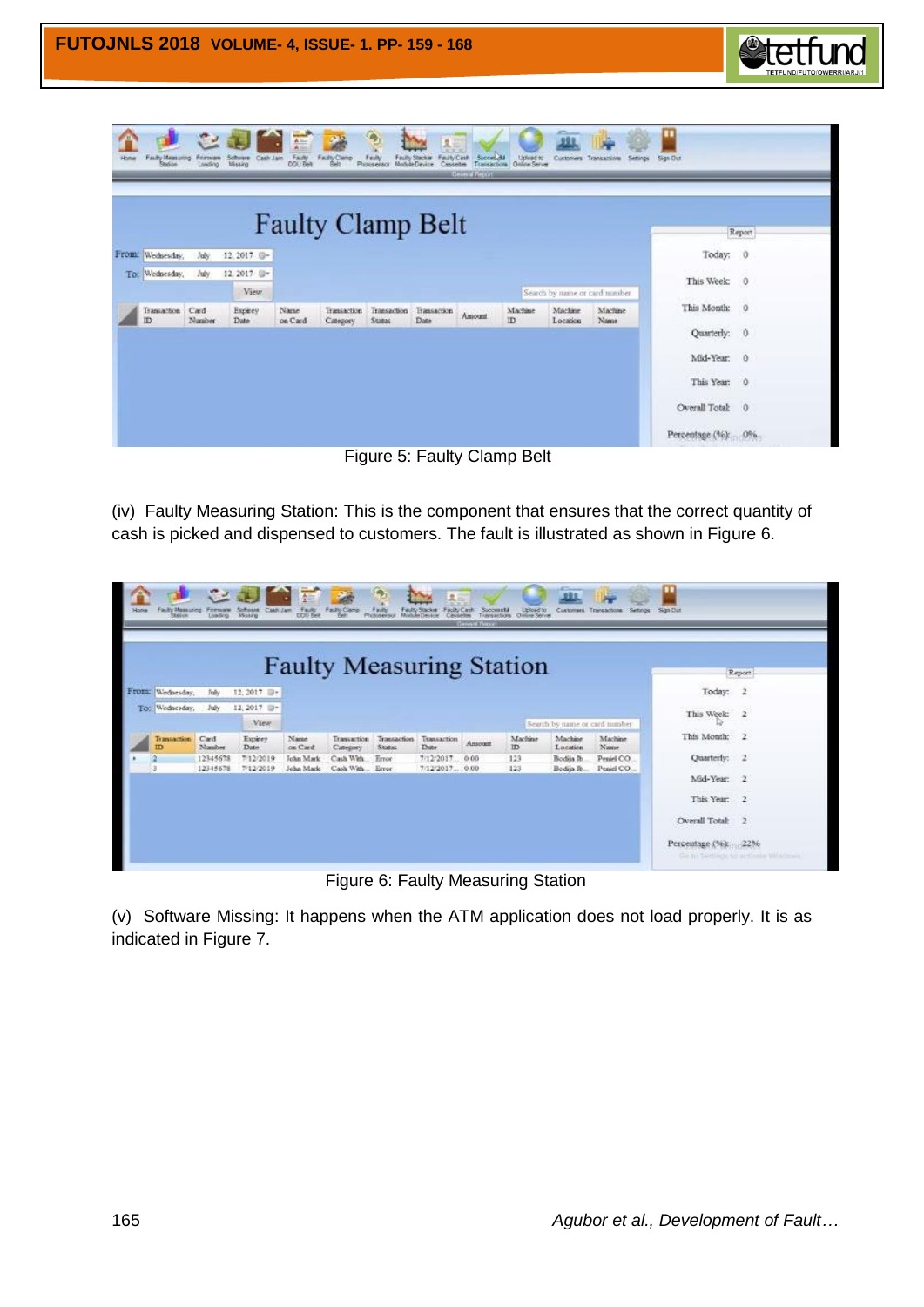

| To: Wednesday,           | July<br>July   | 12, 2017 0-        |                 | <b>Software Missing</b> |               |                                 |        |               |                                |                 |                  | Report |
|--------------------------|----------------|--------------------|-----------------|-------------------------|---------------|---------------------------------|--------|---------------|--------------------------------|-----------------|------------------|--------|
| From: Wednesday.         |                |                    |                 |                         |               |                                 |        |               |                                |                 |                  |        |
|                          |                |                    |                 |                         |               |                                 |        |               |                                |                 | Today: 0         |        |
|                          |                | $12,2017$ $\Box$ - |                 |                         |               |                                 |        |               |                                |                 | This Week: 0     |        |
|                          |                | View               |                 |                         |               |                                 |        |               | Search by name or card number. |                 |                  |        |
| Transaction<br><b>TD</b> | Card<br>Nanber | Espirey<br>Date    | Name<br>on Card | Transaction<br>Category | <b>Status</b> | Transaction Transaction<br>Date | Amount | Machine<br>ID | Machine<br>Location            | Machine<br>Name | This Month: 0    |        |
|                          |                |                    |                 |                         |               |                                 |        |               |                                |                 | Quarterly: 0     |        |
|                          |                |                    |                 |                         |               |                                 |        |               |                                |                 | Mid-Year: 0      |        |
|                          |                |                    |                 |                         |               |                                 |        |               |                                |                 | This Year: 0     |        |
|                          |                |                    |                 |                         |               |                                 |        |               |                                |                 | Overall Total: 0 |        |

**Figure 7: Software Missing** 

(vi) Error Reports: The error report gives the ATM custodians a tip of what is the actual issue with the ATM at every point in time. This is shown in Figure 8.

| management                   |                 |                   |                   |                        |
|------------------------------|-----------------|-------------------|-------------------|------------------------|
| <b>Error Reports</b>         |                 |                   |                   | <b>Machine Details</b> |
| Name                         | Error Code      | Total             |                   | Machine Details        |
| Cash Jam                     | <b>FRROR 18</b> | $\ddot{\text{o}}$ | Machine ID:       | 123                    |
| Fashy Cash Cassettes         | <b>FRROR 26</b> |                   |                   |                        |
| Fashy Cloup Belt             | <b>ERROR 19</b> | n                 | Machine Name:     | Peniel COmputer        |
| Faulty DDU Belt              | ERROR 25        |                   |                   |                        |
| Fashy Measuring Station      | <b>ERROR 21</b> |                   | Machine Location: | Bodija Ibadan          |
| Fashy Photosensor            | <b>ERROR 29</b> | a                 |                   |                        |
| Faulty Stacker Module Device | <b>ERROR 62</b> |                   | Machine OS:       | Windows 10             |
| Frimware Loading             | <b>ERROR 11</b> |                   |                   |                        |
| Software Missing             | ERROR 10        |                   | OS Version:       | 42242                  |
| Successful Transactions      | <b>ERROR 00</b> | Q                 |                   |                        |

**Figure 8: Error Report** 

(vii) ATM Server Dashboard for Journals and Footages**:** The ATM Server Dashboard for Journals and Footages is shown in Figure 9 and consist of the uploaded journal and footages. The journal contains some information like, Machine ID, Card Number, Card Name, Transaction Date/Time, Amount, Machine Location and Name. The footage contains Machine Name/ID, Transaction Date/Time.

# **3.2. Journal and Footage backup**

 A journal is simply a chronological record of changes made to a database or other system; along with a backup that allows recovery after failure or reinstatement to a previous time. It is usually an accurate historical data of transactions that are executed on the ATM, programmed to record every aspect of withdrawal transaction from the beginning to the close of the record. In certain cases, discrepancies occur between the physical cash in the machine and the journal and this is usually the case when the ATM fails to dispense cash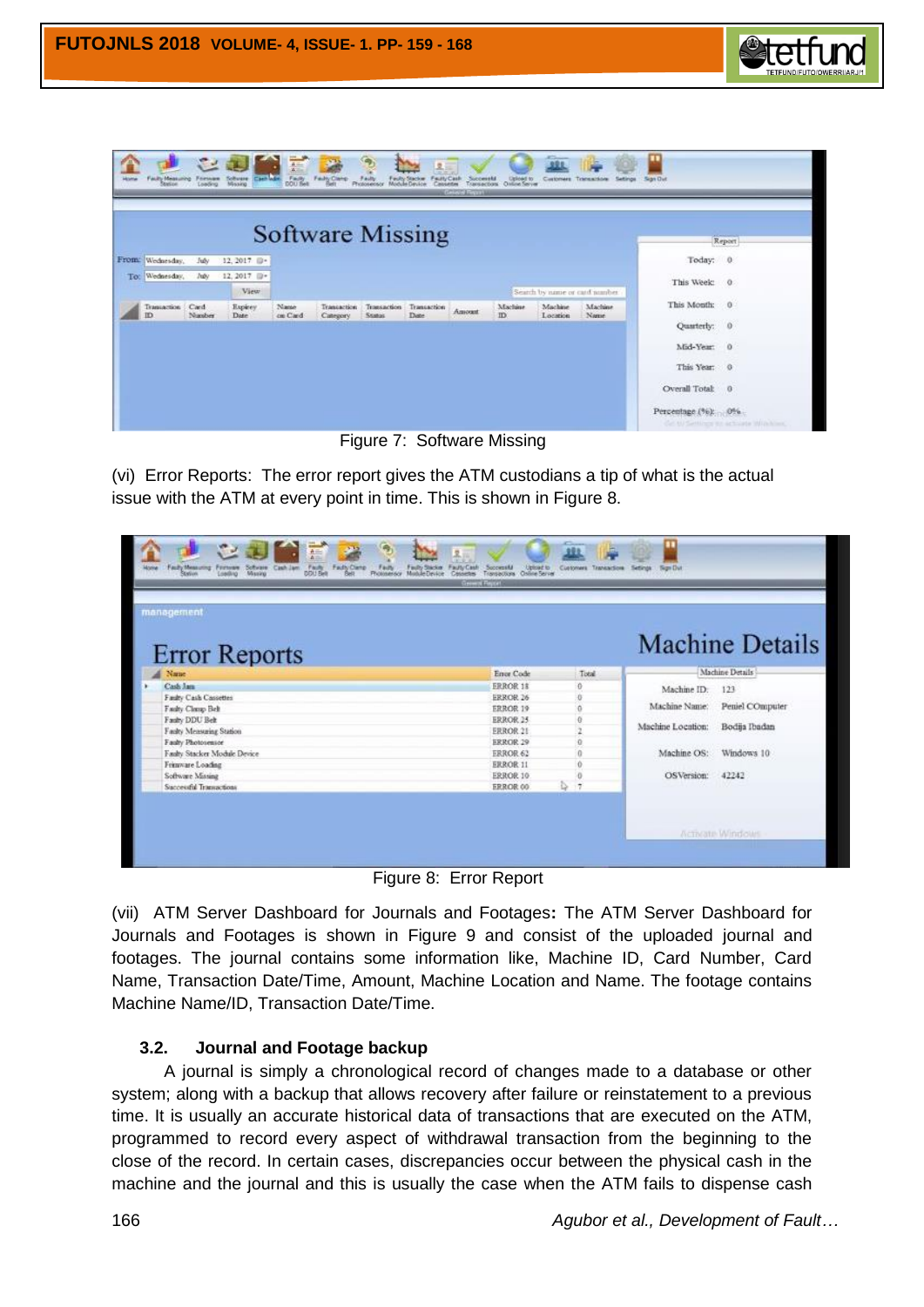

because of a system failure, error or a problem with the dispensing mechanism, yet the ATM electronic journal records that cash was dispensed during a withdrawal transaction. Hence, most times it is recommended that footage be used in addition to a journal to solve such problem and other related fraud cases.

|                                       |                                                                                                                                                                                                                                 | <b>W</b> McAfee<br>$\begin{array}{c c c c c} \hline \bullet & \bullet & \bullet & \bullet \end{array}$ |
|---------------------------------------|---------------------------------------------------------------------------------------------------------------------------------------------------------------------------------------------------------------------------------|--------------------------------------------------------------------------------------------------------|
|                                       | http://atmserver.com.ng/JournalDetails/16/Peniel-CO_ $\bigcirc \circ \bigcirc \bigcirc$   O1 Mail - okolibeneth   Microsoft Forefron  <> Skye Bank PLC   T   M Re: Your reservatio  27 Air Peace   About Us     ATM Mornitori X | 价方线                                                                                                    |
| File Edit View Favorites Tools Help   |                                                                                                                                                                                                                                 |                                                                                                        |
| x Google                              | Search . Note More 2                                                                                                                                                                                                            | $\frac{1}{2}$ Sign In $\cdot$ $\frac{1}{2}$ $\cdot$                                                    |
| Suggested Sites . a Web Slice Gallery |                                                                                                                                                                                                                                 |                                                                                                        |
| ATM Monitoring Project                |                                                                                                                                                                                                                                 |                                                                                                        |
| A Gashboard                           | < Faulty DOU Belt                                                                                                                                                                                                               |                                                                                                        |
| · jamid & Festage                     |                                                                                                                                                                                                                                 |                                                                                                        |
| · Fasily Measuring Station            |                                                                                                                                                                                                                                 |                                                                                                        |
| <b>E</b> Internasy Loading            | <b>Machine Details</b>                                                                                                                                                                                                          |                                                                                                        |
| <b>B</b> Solvens Moore                |                                                                                                                                                                                                                                 | Back                                                                                                   |
| 4 Colviers                            | Madrina (D)                                                                                                                                                                                                                     | $\begin{array}{c} \boxed{15} \end{array}$                                                              |
| & fasts 000 field                     | Certi Number                                                                                                                                                                                                                    | (13667)                                                                                                |
| # Tashy Clerg Bob                     | Ced News                                                                                                                                                                                                                        | (John Mark)                                                                                            |
| <b>O</b> Fasts Photogeneor            | Transaction Figure                                                                                                                                                                                                              | Fin Changed                                                                                            |
| <b>B</b> Tasily Stader Module Device  | Transaction Date                                                                                                                                                                                                                | 7/27/2017 11:57:41 AM                                                                                  |
| B lasty Celt Constant                 | Amount Transacted                                                                                                                                                                                                               | (1.00)                                                                                                 |
| + Successful francazione              | Malvin ID                                                                                                                                                                                                                       | $\overline{u}$                                                                                         |
| <b>O</b> Customers                    | Mathine Location                                                                                                                                                                                                                | <b>Dodija Ibadan</b>                                                                                   |
|                                       | Madrin Operating System                                                                                                                                                                                                         | <b>Birdows 10</b>                                                                                      |
|                                       | Madone Name<br>$m$ ences + mone                                                                                                                                                                                                 | <b>Period COmputer</b><br><b>SHOWN PN LYING</b>                                                        |
|                                       |                                                                                                                                                                                                                                 | € 50% ▼                                                                                                |
| 0 <sub>X</sub>                        | M<br>P <sup>3</sup><br>$\frac{1}{2}$ 3<br>ज                                                                                                                                                                                     | 5:56 PM<br><b>6 3 W 0</b><br>12/9/2017                                                                 |

Figure 9: ATM Server Dashboard Journal and Footages.

### **4. Conclusion**

The paper has presented a software designed to detect hardware malfunction of an ATM such as faulty measuring station, software missing, cash jam, faulty DDU belt, etc. It can perform database management and backup for journals and footages. This is necessary in order to check internal fraud by bank employees and other ATM users. The Journal contains all the transaction information done on the ATMs. It drops on the journal folder inside the hard drive in notepad format. The journal is used for reconciliation purpose once there is a retract case such as an ATM debits a customer without paying. Where available, footages which are snap shots (pictures) on customers during ATM transactions come in JPEG format and drops video archive folder on ATM hard drive. This is only a one level backup system.

 The developed application is an improvement of this system by providing backups of Journals and Footages from the Hard Drive to an online server where it can be retrieved urgently if the ATM's hard drive fails. Thus, with this application which is the major contribution of this paper, a secondary backup for information retrieval in the case of system hard drive malfunction is possible. Most Banks that do not have backup system for their Journals and footages can be sanctioned by the regulating body when they are unable to produce required data needed for reconciliation purposes with an aggrieved customer after an ATM transaction. Such cost could be averted with the use of this application.